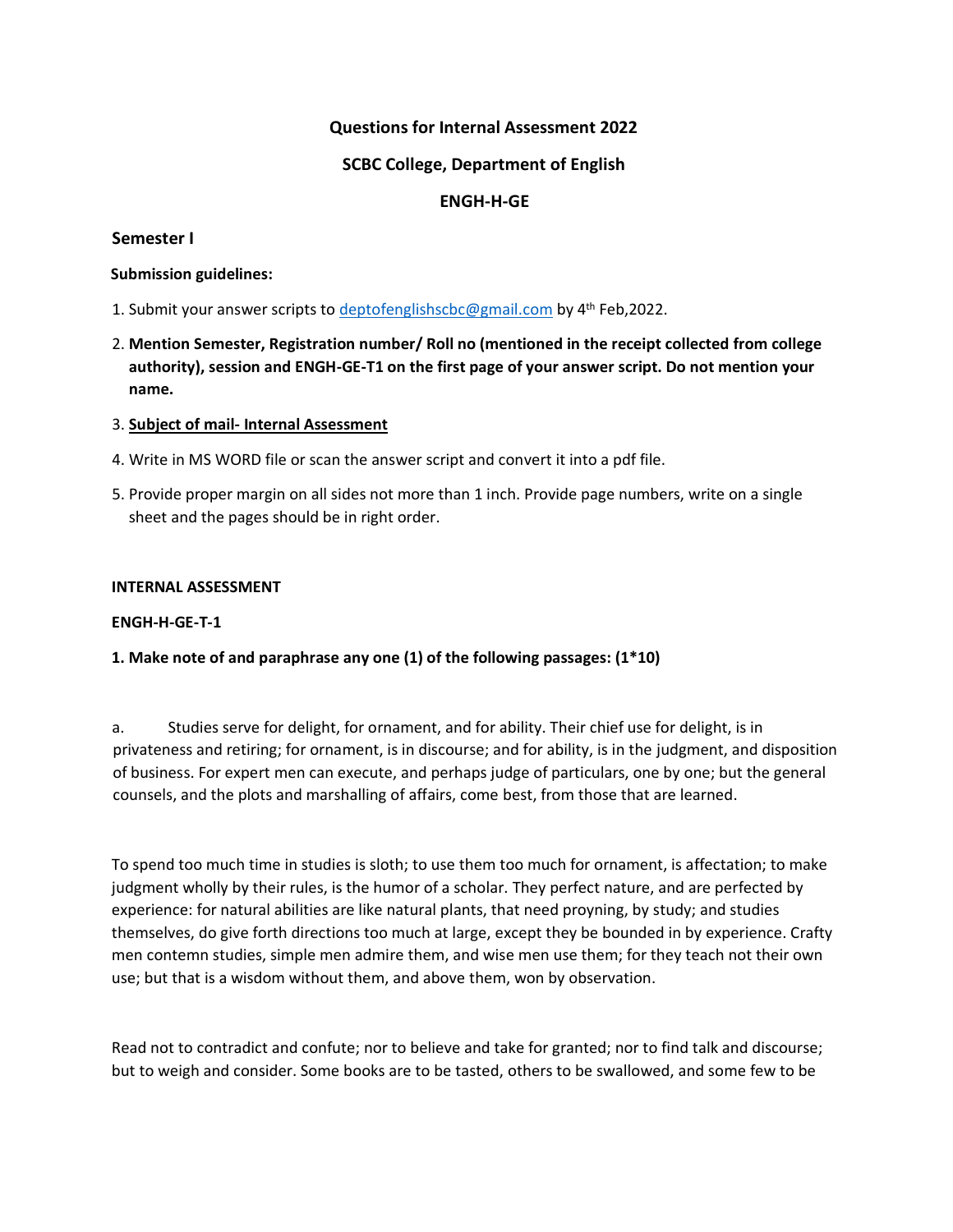chewed and digested; that is, some books are to be read only in parts; others to be read, but not curiously; and some few to be read wholly, and with diligence and attention. Some books also may be read by deputy, and extracts made of them by others; but that would be only in the less important arguments, and the meaner sort of books, else distilled books are like common distilled waters, flashy things. Reading maketh a full man; conference a ready man; and writing an exact man. And therefore, if a man write little, he had need have a great memory; if he confer little, he had need have a present wit: and if he read little, he had need have much cunning, to seem to know, that he doth not.

#### \*OR\*

b. I am now going to address myself especially to my foreign hearers. I have to give them another warning of quite a different type. If you are learning English, because you intend to travel in England and wish to be understood there do not try to speak English perfectly. Because if you do no one will understand you.

I have already explained that 'though there is no such thing as perfectly correct English, there is presentable English, which we call good English. But in London 999 out of every thousand people not only speak bad English, but speak even that very badly. You may say, that even if they do not speak English well themselves, they can at least understand it when it is well spoken. They can when the speaker is English. But when the speaker is a foreigner, the better he speaks, the harder it is to understand him.

No foreigner can ever stress the syllables and make the voice rise and fall in question and answer, assertion and denial, in refusal and consent, in inquiry or information, exactly as a native does. Therefore the first thing you have to do is to speak with a strong foreign accent and speak broken English. That is English without any grammar. Then every English person, to whom you speak, will at once know that you are a foreigner and try to understand you and be ready to help you. He will not expect you to be polite and to use elaborate grammatical phrases. He will be interested in you, because you are a foreigner and pleased by his own cleverness in making out your meaning and being able to tell you what you want to know.

If you say, "Will you have the goodness, sir, to direct me to the railway terminus at Charing Cross," pronouncing all the vowels and consonants beautifully, he will not understand you. And will suspect you of being a beggar or a confidence trickster. But if you shout, "Please, Charing Cross, which way?" you will have no difficulty. Half a dozen people will immediately overwhelm you with directions. Even in private intercourse with cultivated people you must not speak too well.